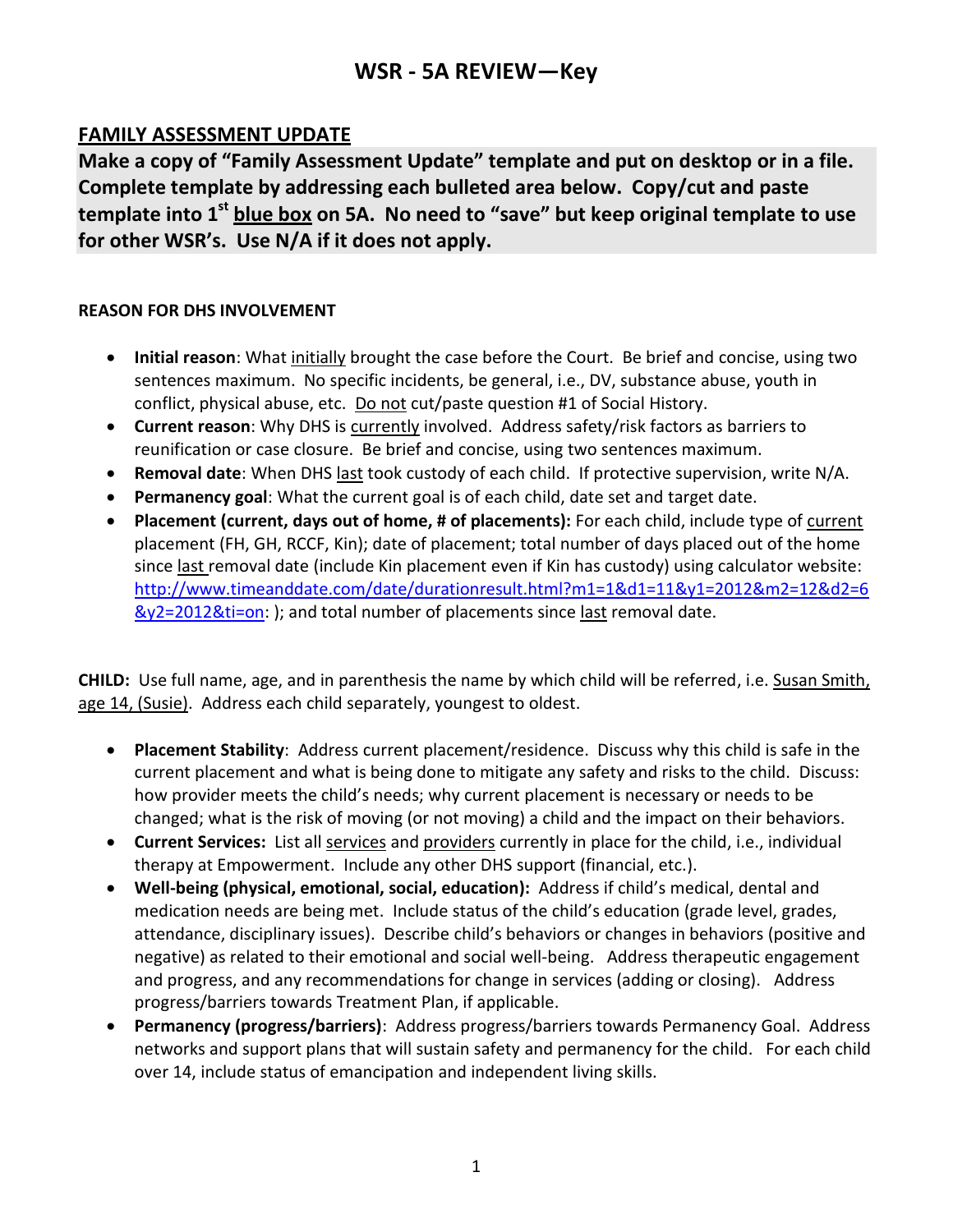**MOTHER/ FATHER/SPECIAL RESPONDENT/INTERVENOR** -Use full name and in parenthesis, relationship to child, i.e., John Smith (father of Susie Smith). If any parties have the same last name, be sure to include a way to distinguish between them. Use a separate section for each parent, special respondent or intervenor.

- **Current Services**: List all services and providers currently in place for the parent/caregiver. Include any other DHS support (financial, etc.).
- **Well-being (physical, emotional, social, parental protective capacity)**: Discuss if parent/caregiver has any well-being issues that impact the safety of the child and if they are being addressed. Address existence of current strengths/protective factors to decrease likelihood of child abuse/neglect or youth in conflict (assets, resources, capacities within family, individual, community). Describe parent/caregiver's behaviors or changes in behaviors (positive and negative) as related to their emotional and social well-being. Address therapeutic engagement and progress, and any recommendations for change in services (adding or closing). Address progress/barriers towards Treatment Plan, if applicable.
- **Permanency (progress/barriers)**: Address networks and support plans that will sustain safety and permanency for the child.
- **Visitation:** State current visitation status, i.e., supervised/unsupervised, type of contact, frequency/duration, location, special consideration/restrictions. Address visit strengths/progress, i.e., greeting between parent/child, arrivals/departures (on time, early, late), positive parent/child interactions, parent preparation for visits (food, activities, supplies), and parental strengths as observed by visitation supervisor. Address visit concerns, i.e., arrivals/departures (tardy or missed), negative parent/child interactions, negative parent or child behaviors during visits, lack of parental preparation for visits, developmental concerns/areas of development observed by the visitation supervisor*.* Address missed visits and reasons for missed visits. Address sibling visits, if children are placed separately.
- **Family Engagement Meetings**: Discuss any staffings, TDM's or FCM's held, discuss the individual's participation and perspectives, the results and next scheduled date of meeting.

### **FAMILY SEARCH AND ENGAGEMENT:**

- **Initial/Subsequent Diligent Searches for Absent Parents**: Address information on initial and subsequent diligent searches on absent parents. Indicate all who have been located or if there is no new information.
- **Efforts to Find Caregivers/Supports:** Address "letters of notification" sent to potential relatives, names/locations (i.e., state) of parents and relatives/kin-like who are potential placement options or supports, and any responses received. Discuss continuing efforts to find relatives (i.e., spoke to uncle and additional relative names being researched are…).
- **Efforts to Assess Placements**: Address results of kinship family assessments or why no assessments were done (i.e., placement ruled out due to relative's health, criminal history, etc., or no further assessments needed due to child in stable kin placement). Address coordination of efforts to facilitate placement with relatives or kin-like providers. Address efforts in promoting contact with supportive relatives or kin-like individuals who may not be placement options at this time.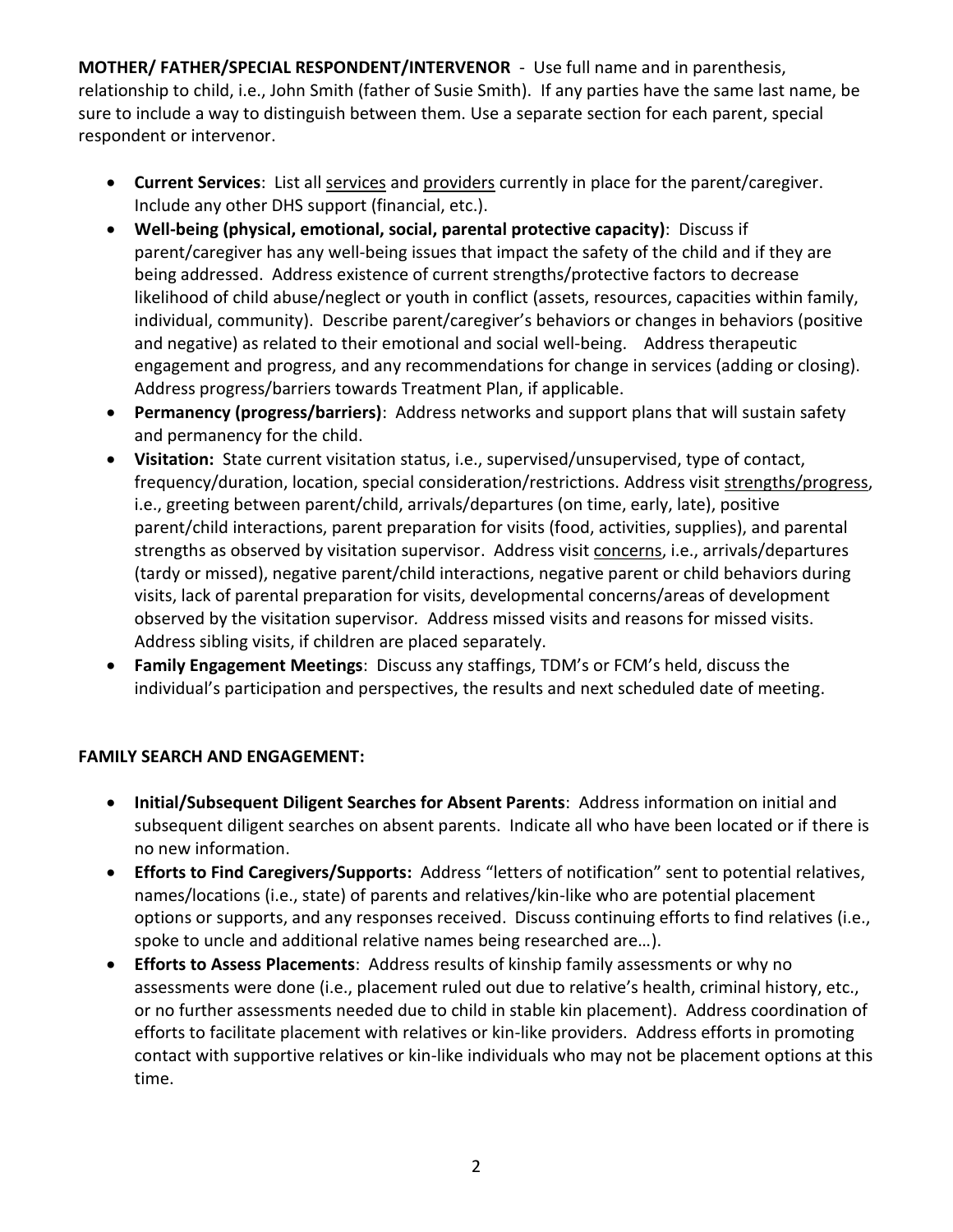**ICWA** - ICWA initial and ongoing inquiries will help remind everyone that this is ongoing by law, even if the parent states they are not aware of any heritage.

- **Initial/Subsequent Inquiries**: List date of inquiry, name of parent/family member, and response. If parent claims no Native American heritage, must still follow up periodically to ask if they have any updated information and document.
- **Efforts to Find/Contact Tribes**: If the parent/family member is a registered member of a tribe, detail that information including efforts to contact the tribe directly. All future contacts with the tribe are to be documented including dates of contact as part of Active Efforts. If parent/family member indicates there may be Native American heritage, detail the efforts made to obtain information needed to inquire from the Tribe to include completing the ICWA-2 affidavit.

## **RECOMMENDATIONS**

**Make a copy of "Recommendations" template and put on desktop or in a file. Complete template by addressing each bulleted area below. Copy/cut and paste template into 2nd blue box on 5A. No need to "save" but keep original template to use for other WSR's. Use N/A if it does not apply.**

**It is respectfully recommended that the court find that reasonable efforts have been made since the last court date as well as the following additional requests:** Please use this phrase and then choose from the language below for custody and reasonable efforts requests.

- **Requested Custody Order:** Choose from the following options depending on whether you want custody to continue as it was prior to the hearing or you are asking the Court to make a change in custody. SELECT AS APPLICABLE. The first 2 selections are when there is a request to change the current custody order(s); the second 2 are when there are no requested changes in custody orders.
	- o Custody of (name of child/children) vest with parent/kin (name of caregiver) with EPCDHS exercising protective supervision, **OR**
	- o Custody of (name of child/children) vest with EPCDHS with discretion to return custody to the parent, **OR**
	- o Custody of (name of child/children) remains with parent/kin (name of caregiver) with EPCDHS exercising protective supervision, **OR**
	- o Custody of (name of child/children) remains with EPCDHS with discretion to return custody to the parent.
- **Additional Orders:** Additional orders can include changes to visitation, such as discretion to move to unsupervised contact or going back to supervised; requesting a parent appear at the visit or call to confirm attendance 1 hour in advance; comply with services; discretion to change placement or return to a parent; the court grant permanent custody/allocation of parental responsibilities to someone; the court terminate parental rights; DHS involvement be vacated.

**Respectfully submitted this \_\_\_\_day of \_\_\_\_\_\_\_\_\_\_\_\_\_\_\_\_, 20\_\_ by caseworker,**

**(Type your name)**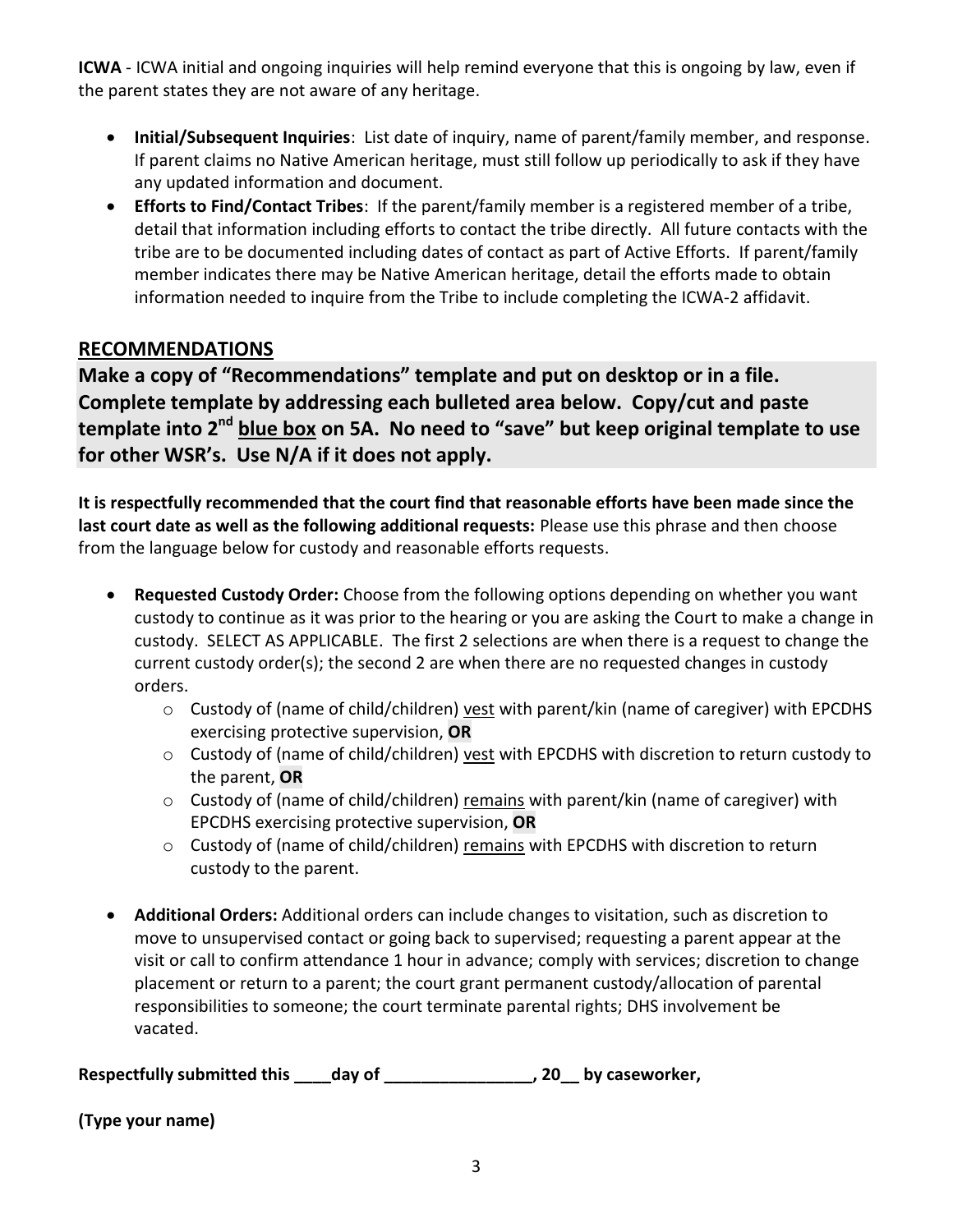**(**NOTE THAT NO ORDER IN THE CASE WILL CONTINUE TO BE ENFORCEABLE AFTER THE D&N IS CLOSED UNLESS IT IS GRANTED IN THIS CASE AND THEN A CERTIFIED COPY OF THAT ORDER IS FILED IN A NEW OR EXISTING DOMESTIC RELATIONS CASE OR JUVENILE SUPPORT CASE.)

## **REMEMBER TO UPDATE THE CHILD'S STATUS, CUSTODY AND PERMANENCY GOAL IN THE FSP FAMILY INFORMATION SECTION.**

**\_\_\_\_\_\_\_\_\_\_\_\_\_\_\_\_\_\_\_\_\_\_\_\_\_\_\_\_\_\_\_\_\_\_\_\_\_\_\_\_\_\_\_\_\_\_\_\_\_\_\_\_\_\_\_\_\_\_\_\_\_\_\_\_\_\_\_\_\_\_\_\_\_\_\_\_\_\_\_\_\_\_\_\_\_**

#### **PRIOR TO COURT ADOPTION OF A PERMANENCY PLAN:**

Permanency Goal Date set: If a D&N has been opened, enter the date of the original verbal order granting the Department custody or protective supervision of the children. If the case is voluntary, enter the date the initial referral was received by the Department.

Permanency Goal Target date: Set out one year of initial verbal order. In order to remain in compliance with Volume VII, treatment plans need to be in TRAILS within 60 days of the referral date.

#### **AFTER COURT ADOPTION OF A PERMANENCY PLAN:**

Permanency Goal Date set: Use the date the Court adopted the current permanency plan. Permanency Goal Target date: Use the end date of the primary or concurrent goal whichever occurs last.

#### **Tips for writing your report for the court:**

- Remember you are writing for judges and attorneys who do not know the case as you do.
- Headings for ALL paragraphs will be in capital letters and need to be in the order presented here so that the Court can easily find each section within the report.
- Do not include the foster parents' names in the report (just address them generically, such as foster mother, foster parents, etc) and DO NOT disclose reporter information.
- **NEVER** include in the report that the worker consulted the OCA as this violates the attorney/client privilege.
- Do not use acronyms (i.e., DBT, EMDR) and write out the abbreviation. Acronyms which are generally understood such as, UA and GAL are still appropriate to use.
- REMEMBER TO CHECK FOR SPELLING AND GRAMMATICAL ERRORS to include the upside-down question marks that will appear when you cut and paste a Word document into Trails.
	- The report needs to accurately reflect the Department's position **AND** include useful information to support your conclusion.
	- Write the report in an active voice versus a passive voice. ["The caseworker determined . . . " vs. "It is the determination of the caseworker . . ."]
	- Only provide information since the last court hearing.
	- Delete all instructions (appear in *italics*) and sections which are not relevant to your report, i.e., Father's treatment status when his parental rights have been terminated.
	- Ensure that this court report updates the court as to compliance with court orders for all parties since the last court date.
	- It is helpful to summarize treatment/visitation appointment compliance information. For example: "Mother has made 10 out of 20 visitation sessions with her children since the